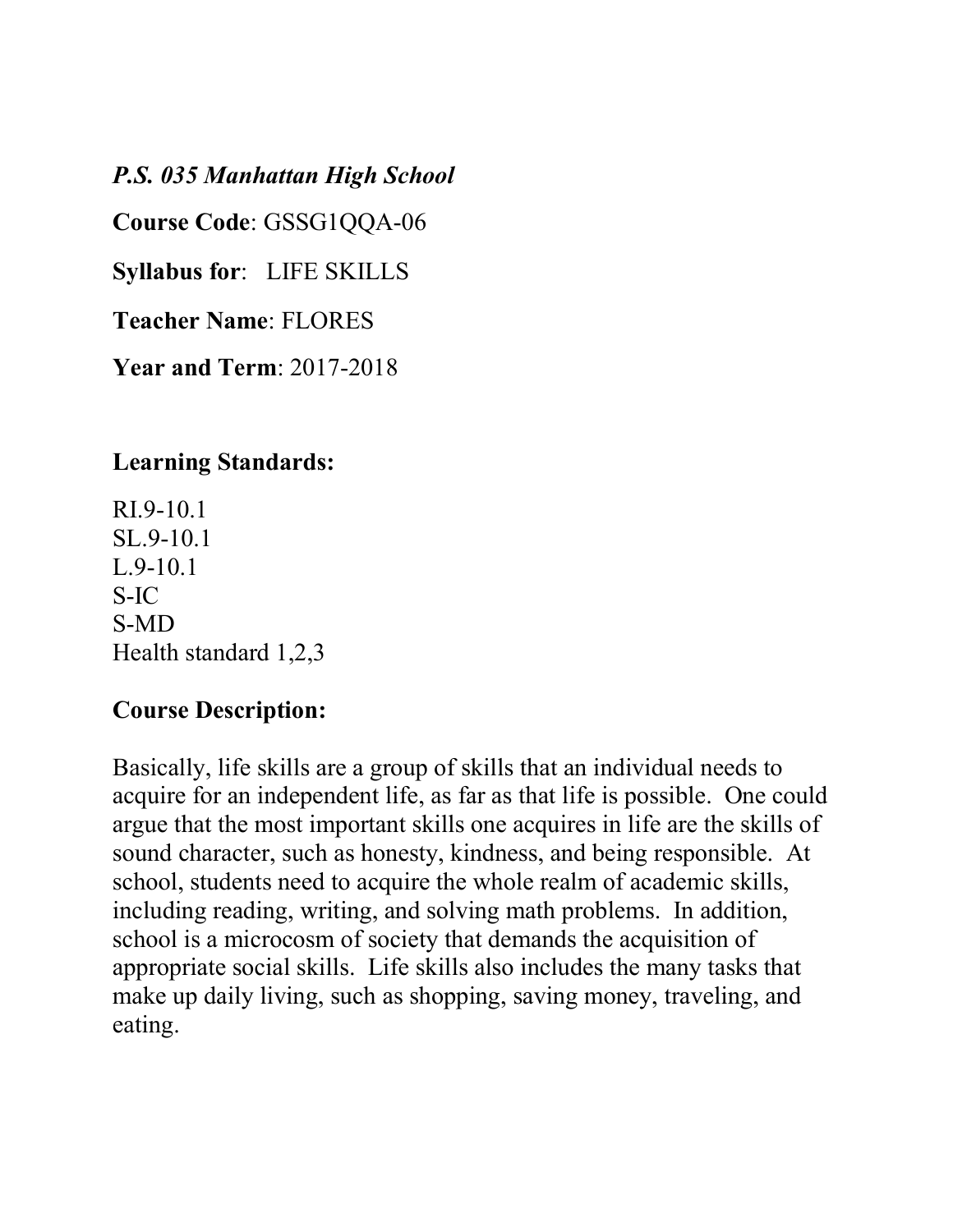### **Calendar or Unit Map:**

1.1: Qualities of a Good Character, 1.2: Honesty, 1.3: Kindness, 1.4: Loyalty, 1.5: Responsibility, 1.6: Flexibility, 1.7: Values

2.1: Values important to me, 2.4: Reputation, 2.5: Changing your reputation, 2.6: How you appear to others

3.8: Ready to work part-time

4.1: Encouraging Others, 4.2: Working in a group, 4.3: Working towards a common goal, 4.4: Being Friendly, 4.5: Helping Others, 4.6: What is a mood?, 4.7: How my mood affects others.

5.1: Peer Group, 5.2: Who are my friends, 5.3: Making Friends, 5.6: Where and how to look for friends, 5.7: Qualities of a Good Friend, 5.8: Social Situations, 5.9: A positive role model

6.3: Respecting authority, 6.4: My parents point of view, 6.9: Whom can I talk to

7.1: Best method of communication, 7.2: Being a careful listener, 7.5: Is this the right time and place?, 7.6: Communicating by cell phone, 7.7: Giving clear directions, 7.8: Verbal and nonverbal messages, 7.9: Collecting your thoughts, 7.10: Public speaking

8.5: Following written directions

9.3: Proof reading, 9.4: E-mailing Dos and Don'ts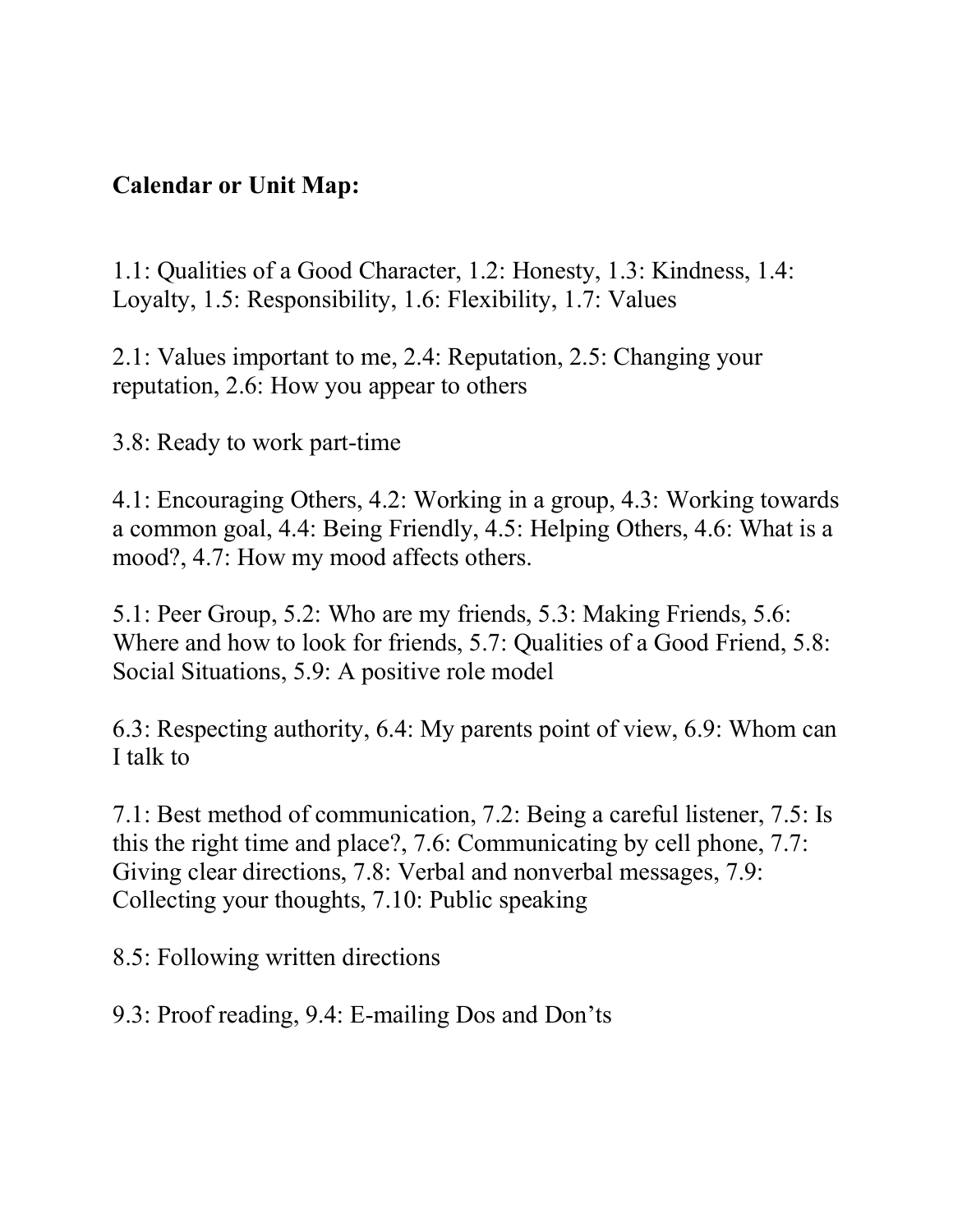11.1: School tasks for success, 11.2: Tools for the task, 11.4: Studying smarter, 11.5: Following Directions, 11.6: Doing homework, 11.7: Managing daily assignments, 11.8: Managing long-term assignments, 11.9: Completing assignments

# **Course Material:**

Notebook/binder pen/pencil colored pencils

# **Grading Policy:**

*Exams (25%):* Exams will be given twice per month. The exams will consist of multiple choice and open response questions. If you miss a test, see me so you could make it up. If you miss the test and the makeup, you will get a 0 on the exam.

*Classwork (25%):* Classwork grades are assessed by you the student using the rubric given to you. If you are absent you must see me to make up the work or get a 0 for the assignment.

*Homework (25%):* You will receive homework everyday except on Fridays and on test days. Homework is checked daily. If you are absent you are responsible for getting the homework. If you don't see me for the missed homework you will receive a 0 for it.

*Projects (15%):* You will receive two projects per term. If you don't hand in your projects you will receive a 0 on that assignment.